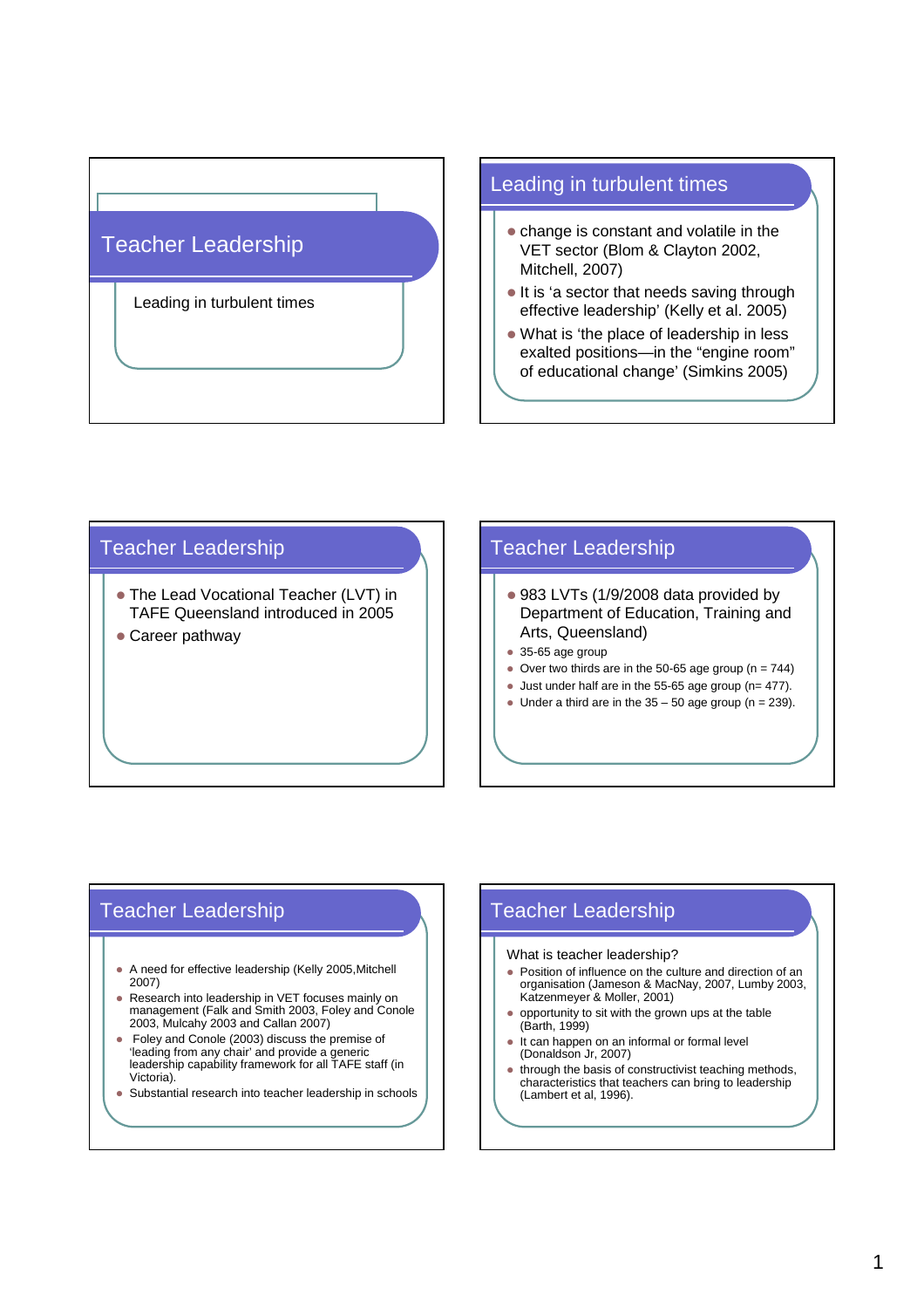### Teacher Leadership

- Shared and distributed leadership suitable for the knowledge era (Mehra et al 2006, Pearce 2004)
- Link between collaborative leadership and innovation (Jameson, 2007, Pearce 2004) – shared vision, joint decision making

#### Teacher Leadership

- Simkins (2005) asks: 'What about the place of leadership in less exalted positions—in the 'engine room' of educational change?' (p.16). He defines three emerging roles that require leadership:
- enhanced line roles managing and supervising staff
- project management roles
- networking roles for building partnerships (p.16).

#### Teacher Leadership

- Focus groups held end of 2009
- Representatives from Gold Coast, Southbank, Southern Queensland, Sunshine Coast, Tropical North, Brisbane North, Wide Bay, Barrier Reef and Skills Tech Acacia Ridge

### Teacher Leadership

- How the role was implemented
- Tasks and duties
- Need for teacher leadership
- Shared vision
- Issues and future direction

## Teacher Leadership

- Program Coordination (n=10)
- Administrative duties
- the induction and mentoring of new staff (n=5) arrangement of student orientation and graduation
- arrangement of casual replacement teachers
- liaison with universities regarding higher level qualifications
- student grievances and student counseling
- budget management (n=3) teacher representation and regularly liaison with TAFE management
- course development (n=2)
- management of Recognition of Prior Learning (RPL)
- maintenance of online courses teacher representation within communities of practice

### Teacher Leadership

The need for teacher leadership:

- induction; mentoring and coaching of new staff
- **business development**
- course coordination, management and development
- acting as a conduit between management and teaching teams
- the management of AQTF and AVETMISS compliance.